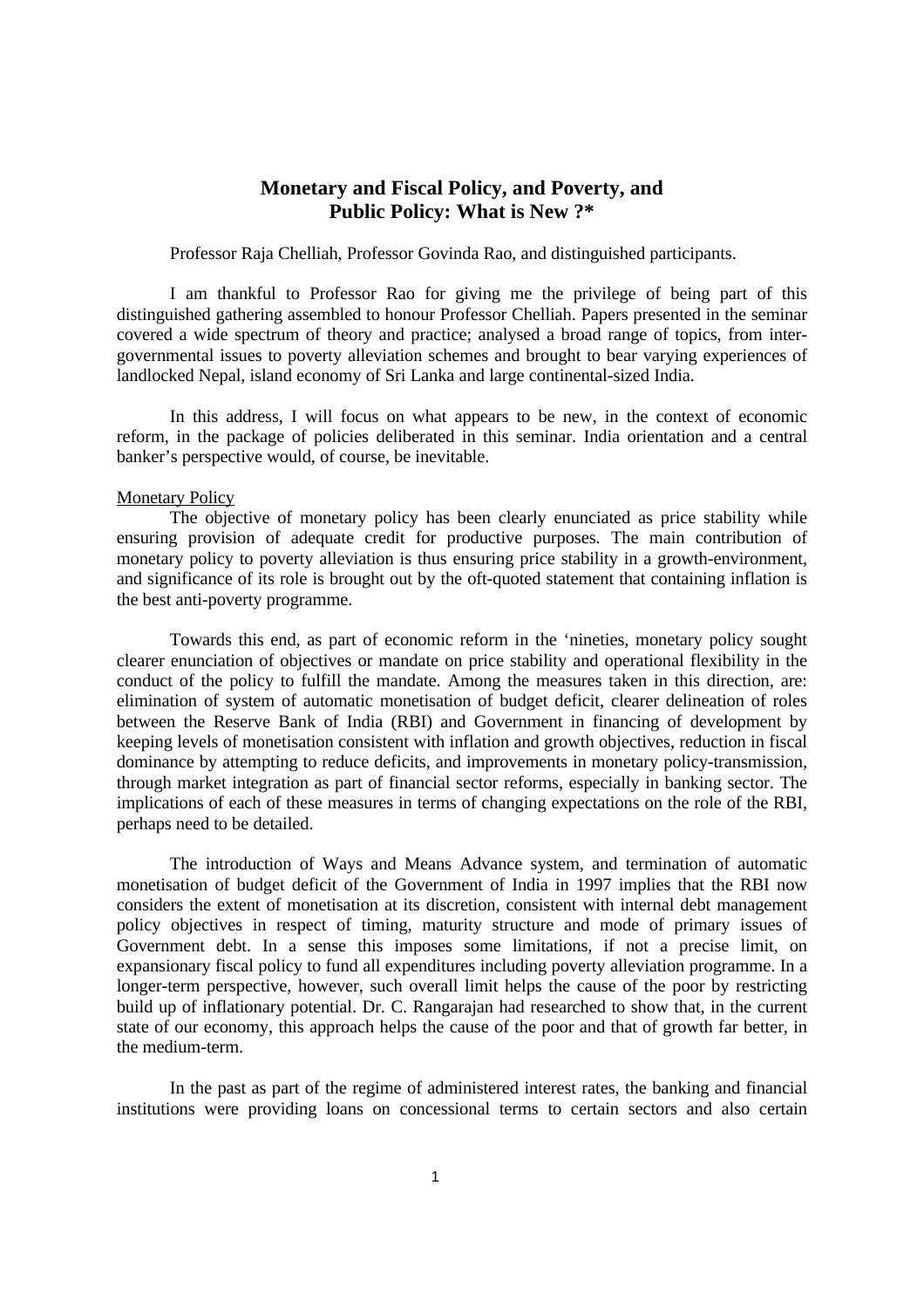categories of borrowers, leading to cross-subsidisation. The credit allocation by banks was also directed to many such sectors/borrowers through various target prescriptions. RBI had also been contributing regularly to Long-Term Operations (LTO) Funds to finance industrial or agricultural development through the Industrial Development Bank of India (IDBI), National Bank for Agriculture and Rural Development (NABARD), Small Industries Development Bank of India (SIDBI), etc., generally on concessional terms. Combined with automatic monetisation of budget deficits, such contributions also caused significant increases in primary or reserve money. This practice has been gradually discontinued in the recent years on the ground that in a liberalised environment, institutions should expand the avenues of raising resources from the market and if all such activities result in cross-subsidisation, it should rightfully be the primary responsibility of Government of India and whatever support the RBI could give, should really be through and to Government of India. Thus, while discontinuing LTO Funds, net transfer of profits of the RBI as dividend has increased from Rs.200 crore in 1991-92 to Rs. 2,000 crore in 1998-99. No doubt, there still exists flow of concessional funds under General Line of Credit (GLC) to NABARD for rural development. Thus, the overall responsibility and accountability in regard to use of such monetised resources have been clearly delineated.

The need for reduction of fiscal deficit and revenue deficit has been emphasised by the RBI for several reasons. In the context of use of resources raised through borrowings, it can be rightly argued that allocation of such resources for poverty alleviation should not be viewed with disfavour. However, in order to be able to justify the uses of borrowings, under normal circumstances for purposes which do not give direct financial return, there should be reasonable assurance that overall return on such of the assets that are funded by the total borrowing is commensurate with overall cost. In other words, borrowings can be used to fund poverty alleviation programmes provided public enterprises which are also funded by borrowings yield adequate returns to cover the cost of borrowing for all purposes put together. Unfortunately, this is not the case in India. Choices become even more difficult if the return on assets already created with borrowed funds in the past do not generate adequate return or cash flows to finance the debt-servicing needs. In brief, the RBI advocates in the current context, reduction in revenue and fiscal deficits and adequate return on overall asset portfolio to ensure sustainability and, this implies that Government will have to consider a package of public policies that would combine anti-poverty elements and highly productive investments, in a way that the poor do not have to bear the burden of inflation, especially since most of them have no hedge against inflation.

Financial sector reform has several dimensions and of particular interest to the poverty issue is cost of credit as well as its availability. Interest rates have been deregulated to a significant degree not only to aid movement of monetary policy to the use of more effective indirect instruments, but also because administered interest rate regime proved to be inefficient and costly, without necessarily ensuring flow of credit to the needy. The RBI's recommended approach, however, does not preclude subsidisation by the Government but, it disfavours excessive use of banking system to cross subsidise especially, if it were to ultimately favour nonpoor. RBI favours a financial system that provides incentives to encourage flow of credit and at the same time ensuring servicing of interest and principal, i.e., bankability of schemes.

Thus, the RBI has introduced modified interest rate prescriptions, linking concessionality to size of credit limits, rather than to specified sectors or groups of borrowers. Thus, for small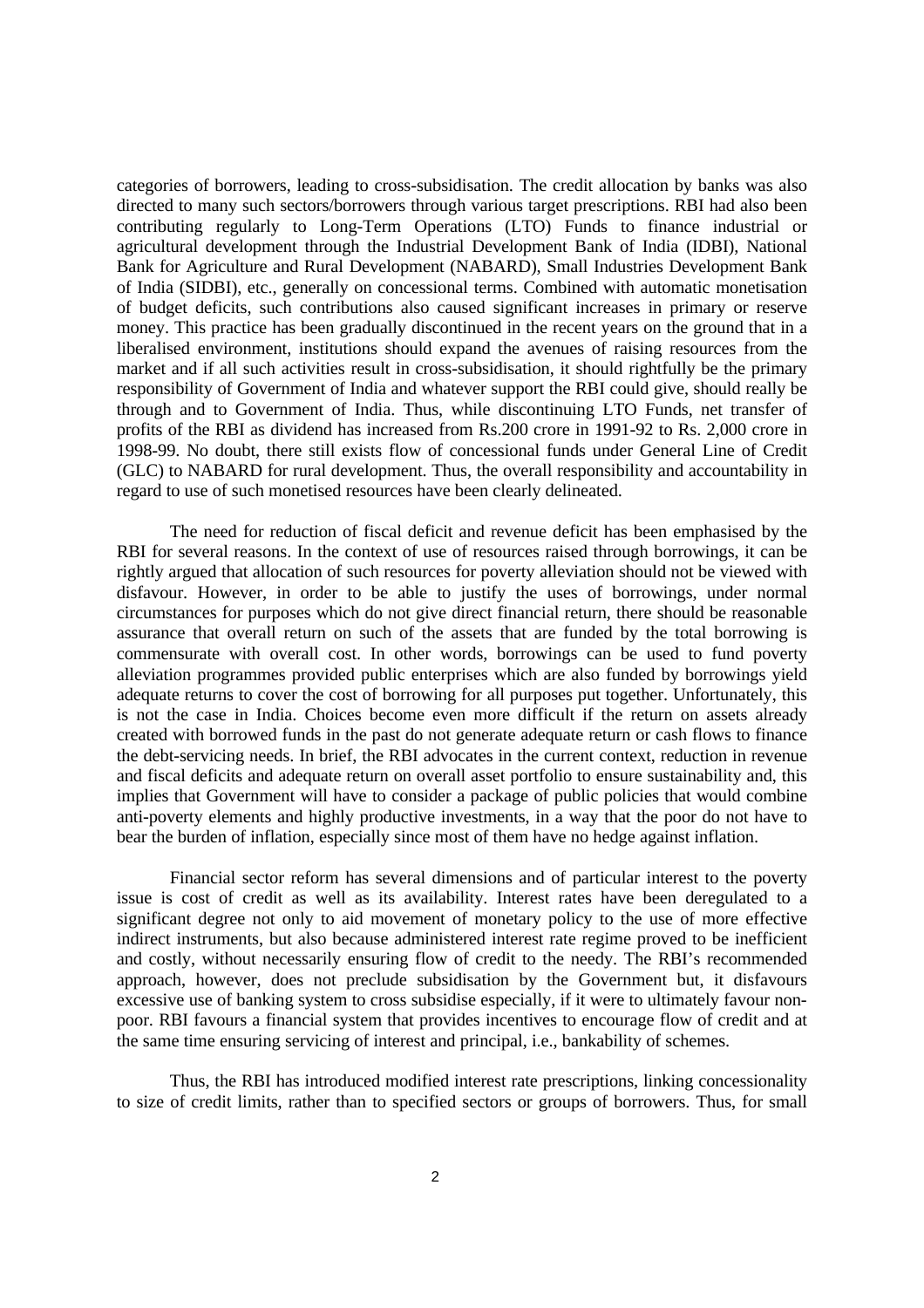borrowers with credit limits up to Rs.2 lakh, the maximum rate applicable is Prime Lending Rate (PLR), which is the rate charged for the best borrowings by a bank. The only other interest rate prescriptions relate to differential interest rate (DIR) scheme and export credit. The rationale is that since most of poor can afford to borrow only limited amounts, finance is being made available to them at the best possible interest rates without impinging upon viability of the banking system. The choice of borrowers is left to banks in these cases, except in regard to Government sponsored subsidy lending schemes.

There are two related issues on which the RBI's initiative is sought, namely, regional dimension and rural-urban divide. The regional variations or inter-State disparities in creditdeposit ratio existed in the past and continue to persist in the post-reform period also. The variations may be less pronounced in some cases if ratio of credit plus investments to deposits is taken into consideration. RBI has been sensitising banks to ensure flow of credit to all States, while at the same time, urging State Governments to create enabling environment for flow of credit. However, progressively, the instruments available with the RBI to 'direct' credit are less in a de regulated environment, especially since financial intermediation through non-banks including mutual funds and NBFCs, is justifiably expanding. In fact, uneven distribution of burden of social obligations between banks and non-banks could undermine the health of banking system, and health of banking is vital to our economy.

Similarly, on the rural-urban divide in flow of bank resources, there are some constraints, as mentioned above, on the policy instruments available. The RBI therefore, encourages local level financial intermediaries to address this issue. These include expanding the network of urban cooperative banks which are also local, revitalising the Regional Rural Banks (whose banking business in recent years is growing faster than scheduled commercial banking activity), promoting local area banks, apart from efforts to improving the cooperative credit system as a whole.

In brief, monetary policy is increasingly focussed on efficient discharge of its objectives, that no doubt help poverty alleviation, *albeit* indirectly, while the more direct attack on poverty alleviation would rightfully be the preserve of fiscal policy, aided by conducive monetary and financial conditions. Monetary policy in India, should, perhaps be focussing increasingly on what Dreaze and Sen call "growth mediated security" while "support-led security", mainly consisting of direct anti-poverty interventions are addressed mainly by fiscal and other governmental activities.

### Fiscal Policy

An important area of overlap between financial sector and fiscal policy relates to taxation as also tax exemptions or concessions to financial instruments and institutions. To the extent tax free status is given to a large segment of financial instruments, those investors who are tax payees' benefit while those who are not in the tax bracket do not. Technically, this could be termed regressive, but in any case is not directly related to poverty alleviation programmes as such. Similarly, the fact that services sector is not taxed or that tax as a proportion of GDP is coming down, in a ways, restricts the maneuverability of fiscal management to identify resources for poverty alleviation programmes though it has no direct bearing on specific programmes. Further, in regard to non-tax revenues, insufficient user charges, say for water, and inadequate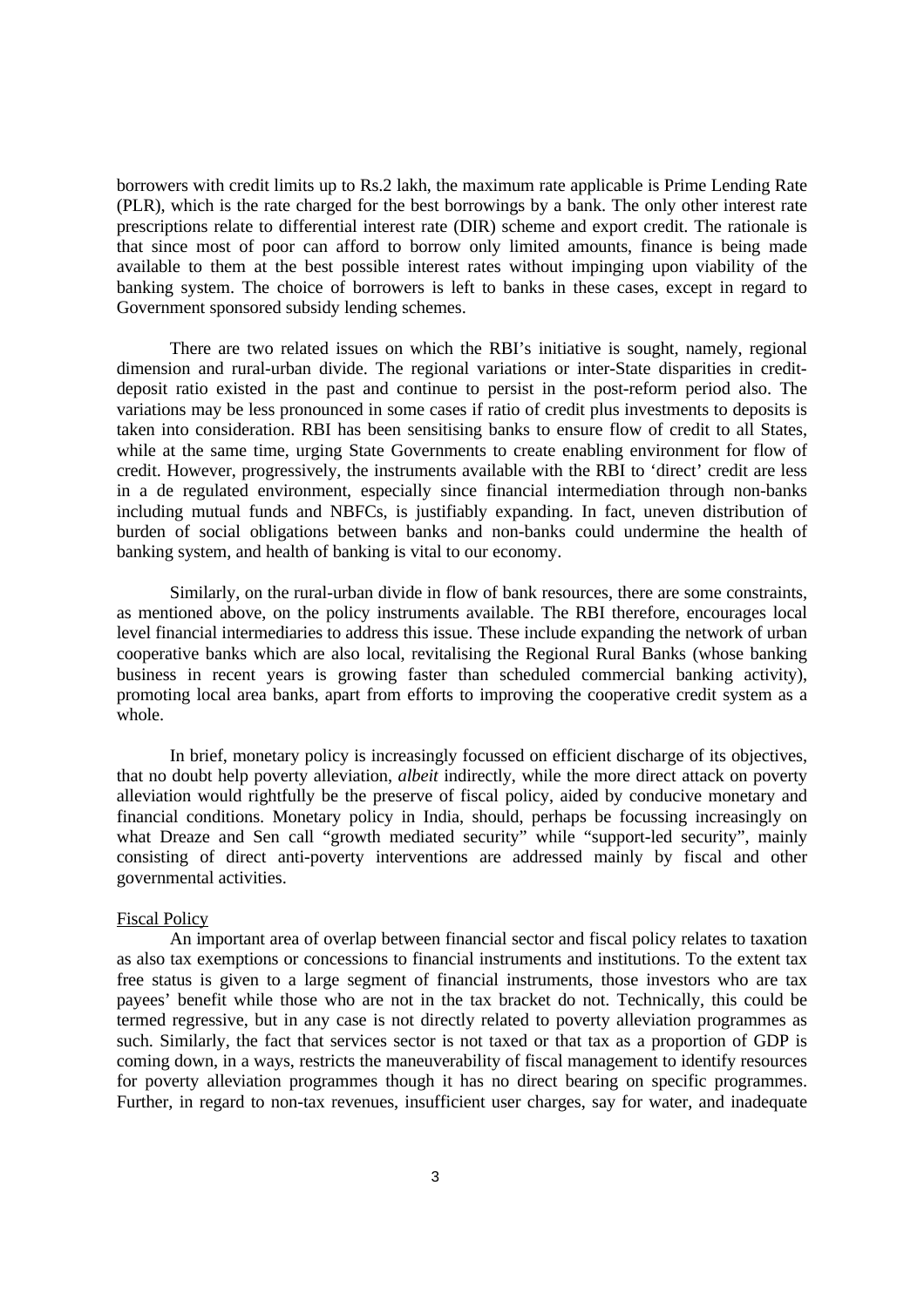returns from public enterprises also constrain fiscal management to locate resources for poverty alleviation programmes.

On the expenditure side, interest burden, salaries, pensions do preempt significant resources, while existence of subsidies not directly related to poverty alleviation programmes in areas such as water, power, and fertilisers may indicate potential for maneuverability in favour of the poor. The critical role of expenditure policy in poverty alleviation must be clearly recognised since support-led security is possible essentially through public expenditures. Major issues in expenditure policy relate to magnitudes, composition and quality encompassing allocational and technical efficiency aspects in regard to all expenditures. Further, merely increasing the expenditure on the existing poverty alleviation programmes, or on merit goods such as education and health would not necessarily mean that the objectives are actually achieved. There is, therefore, need to look at the link between instruments and objectives of expenditure policy in our country.

There has been a view that decentralisation would enhance prospects for poverty alleviation. Genuine decentralisation would warrant significant local freedom in designing the programmes, which would be possible only when untied financial resources flow from the top. Since the poor are usually concentrated in poorer localities and regions, such transfers become necessary. It has been argued by some that without significant redesigning of approaches for fiscal management and, instruments of policies for poverty alleviation, mere decentralisation of powers now may mean decentralisation of fiscal problems. However, it is useful to recognise that there is scope for improved quality of services such as primary education and health and for more appropriate poverty alleviation programmes. I recall, about twenty years ago, there was a seminar in this very hall on decentralisation in which among others, Mr. C. Subramaniam, former Finance Minister, Dr. K.N. Raj, eminent economist and Dr. V.K.R.V. Rao, founder of this Institute, participated. I had made a strong plea for decentralisation and possibly a three-tier Government, Centre, State and District. Mr. C. Subramaniam remarked that decentralisation may enhance efficiency in Andhra Pradesh, but could result in greater exploitation in Bihar, and hence there is need for caution. One is not sure whether such divergent outcomes are impossible after all these years.

#### Poverty Issue

Currently, there is an interesting debate on the impact of economic reform on poverty alleviation. The data and analysis, whether in terms of direct poverty ratios or indirectly looking at unemployment and wages are reported to suggest that in the post-reform period, rural poverty reduction has been arrested while urban poverty recorded a decline. Though the conclusions of studies happen to be tentative, it is noteworthy that the arresting of a desirable trend happened though GDP growth has been around 5.7 per cent.

The major explanation for this phenomenon could lie in the fact that acceleration in SDP growth was concentrated in a few States. Some fast growing States especially in Southern and Western parts of India appear to have recorded a decline in poverty, while some others, especially in North India where SDP growth is lagging do not appear to show reduction in poverty.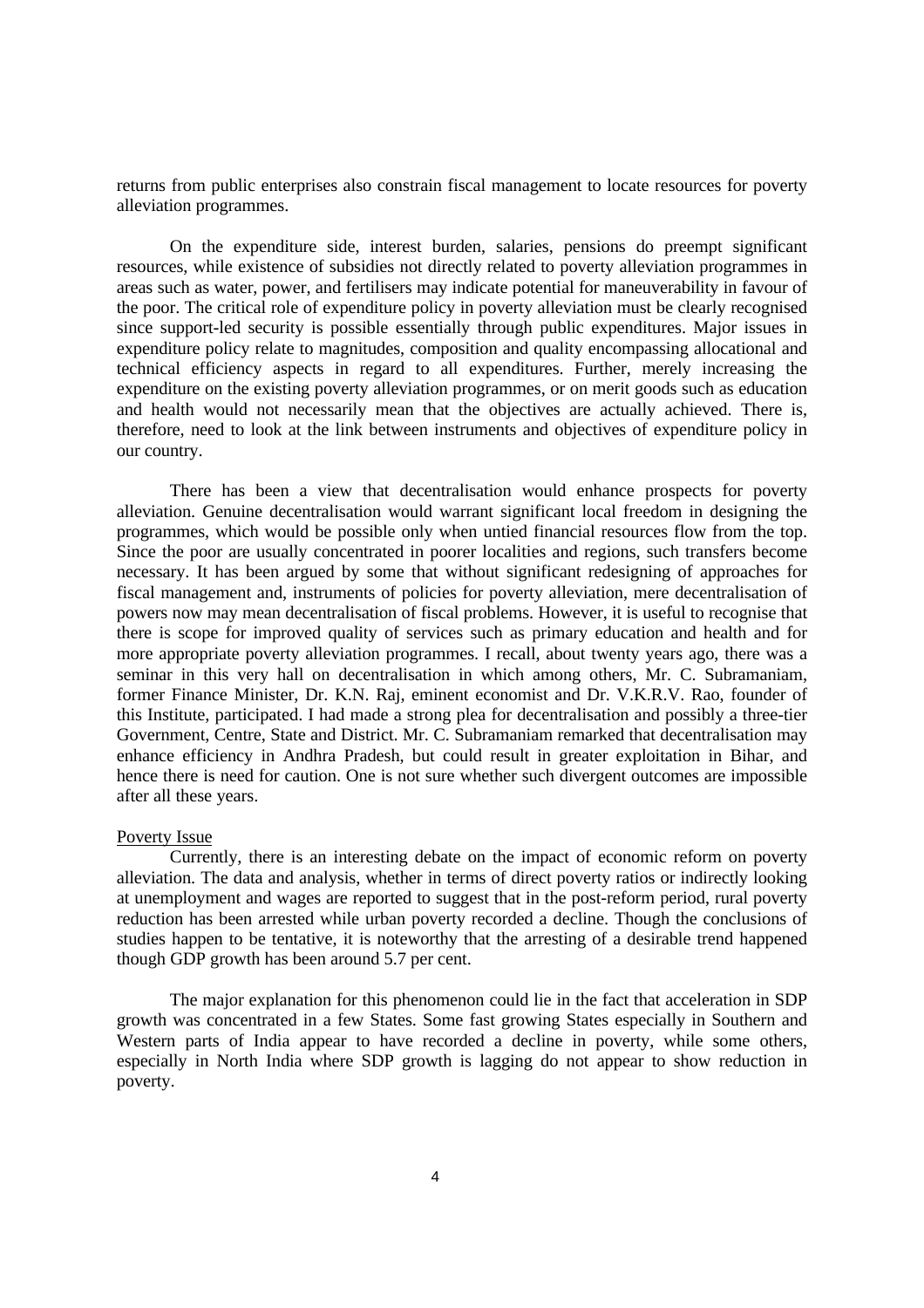In linking poverty reduction with reform, the first question that arises is with regard to the counter factual, viz., if there were no reform, would the reduction in poverty ratios have continued. Perhaps, the policy package of the 'eighties, which delivered a respectable ratio of growth in GDP and comfortable reduction in poverty, was clearly unsustainable. The external position as well as domestic developments indicated that achievements during the 'eighties were, in a sense, based on borrowed time and borrowed money, both domestic and external. It can even be argued that the price for such unsustainable policies of the 'eighties is being paid in the 'nineties, especially on poverty alleviation.

The second question, given the increasing inequalities among States in the rate of growth in the reform period, relates to whether the poverty reduction has taken place mainly in those States which have demonstrated significant progress in reform and these States have simultaneously registered impressive improvements in growth of State Domestic Product. Thus, State-level analysis deserves to be looked into carefully before arriving at the conclusion that reforms have failed to reduce poverty or that the assumption of 'trickle down' has been invalidated. In fact, a detailed State-level analysis may even confirm 'trickle down' effect of growth due to reform, or as some people would prefer to say, uplift of the poor through growthprocess.

# Public Policy

In terms of public policy, it is necessary to recognise that we have the hindsight of experience besides excellent analytical studies to be able to revisit the policy package to enable poverty reduction or poverty alleviation. Even assuming for a moment that as a result of reform the poverty reduction has been arrested, the optimal solution may not be in questioning the reform policy framework but in fact, the solution may be in redesigning the strategies for poverty reduction. The issues in this regard clearly appear to be many, and a few major ones are listed here.

First, given the fact that status of agriculture is an important determinant of rural poverty, should there be greater focus on public investment in agriculture which has been decelerating recently?

Second, is it possible that, as some studies indicate, expenditure on roads, agricultural research and irrigation have more impact on poverty alleviation than the expenditure on direct poverty alleviation programmes?

Third, is it possible that higher growth in agriculture facilitated by deregulation/liberalisation, at least in domestic/national market facilitating better terms of trade, would contribute to reduction in rural poverty?

Fourth, whether without improvements in design and implementation of poverty reduction programmes including the public distribution system, any increase in outlays would amount to larger wastage?

Fifth, whether removal of all price based subsidies, direct or indirect, would ensure release of resources both for public investments in rural areas, especially agriculture and anti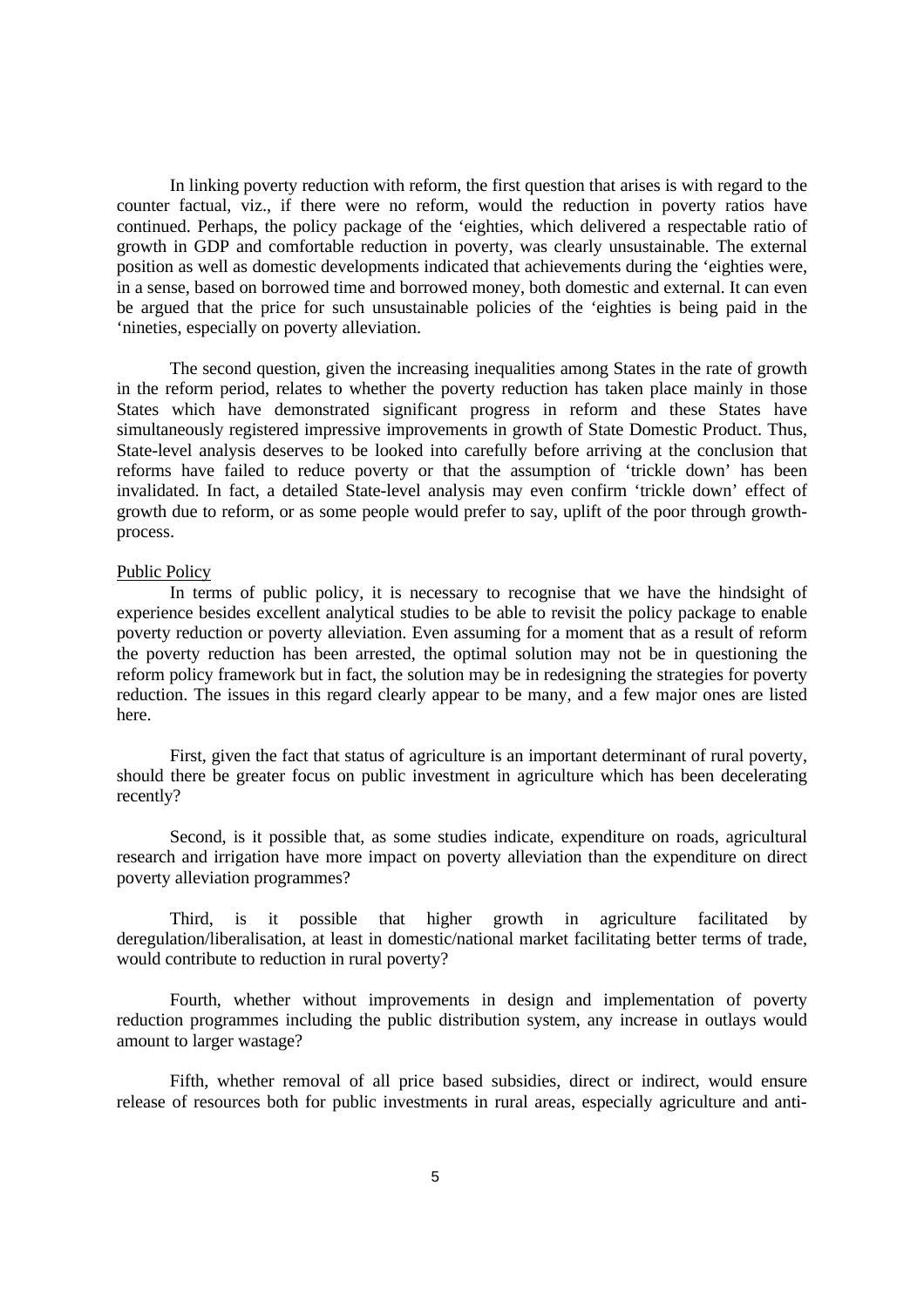poverty programmes, and thus also contributing more effectively to the objective of growth besides poverty alleviation.

Sixth, studies have also shown that in periods of 'distress' such as drought, poverty alleviation programmes make impressive welfare impact. In such an event, is there a case for substantial and automatic launching of such programmes on a massive scale (such as in Orissa) while in normal circumstances, poverty alleviation programmes could be on only the most vulnerable sections addressing issues of physically handicapped or destitutes.

Seventh, what would be the role of local bodies, which are being revamped in many States, and of non-Governmental organisations, in poverty alleviation programme? Would it be appropriate to consider them as good vehicles for such programmes only or should they be encouraged to take interest in multidimensional approach to poverty alleviation and empowerment of the poor.

## Conclusion

In brief, poverty alleviation requires provision to the poor of both indirect or 'growth mediated security' and direct or 'support led security'. The reform process appears to have succeeded in the first set of policies. As regards the second set, most of the policy instruments of pre-reform era appear to continue virtually unchanged into the reform era. It is, perhaps necessary to review and reform programmes that directly deal with poverty alleviation, to make them more purposeful.

In any case, significant progress in poverty alleviation is possible mainly through fiscal actions, especially expenditure policies. To release large resources for poverty reduction, it is essential to phase out price-subsidies of commercial goods significantly and improve return from public sector. Unfortunately, the constituency that is strongly pro-poor in our country is the one which often makes pro-poor policies difficult to implement or function since the same constituency pleads for continuation of price subsidies and many actions that lead to persistence of low productivity in public sector. Perhaps, in our country we have to plead with all those who are actively pro-poor to give overriding priority to poverty related issues, and thus expand the reform process to the benefit of the poor.

In fact, the process of economic reform itself would be endangered if public policy neglects the issue of poor, not merely absolute poverty but also relative poverty. The cost of emerging social tensions due to such inequalities may seriously undermine the benefit of reform itself. The public policy needs to relook at enhancing amounts of and quality of public expenditures addressed to both poverty alleviation and provision of merit-goods, especially drinking water, health/sanitation, and primary education. Such a reorientation requires a recognition of the fact that the tyranny of ten per cent, i.e., of organised work force, needs to be overcome whenever it exists.

A time has come when a choice has to be made between being soft to what has been described as 'proletariat-aristocracy' and the deprived poor since Government can no longer serve both. It is time we also recognise that the vague concept of 'social justice' has in many